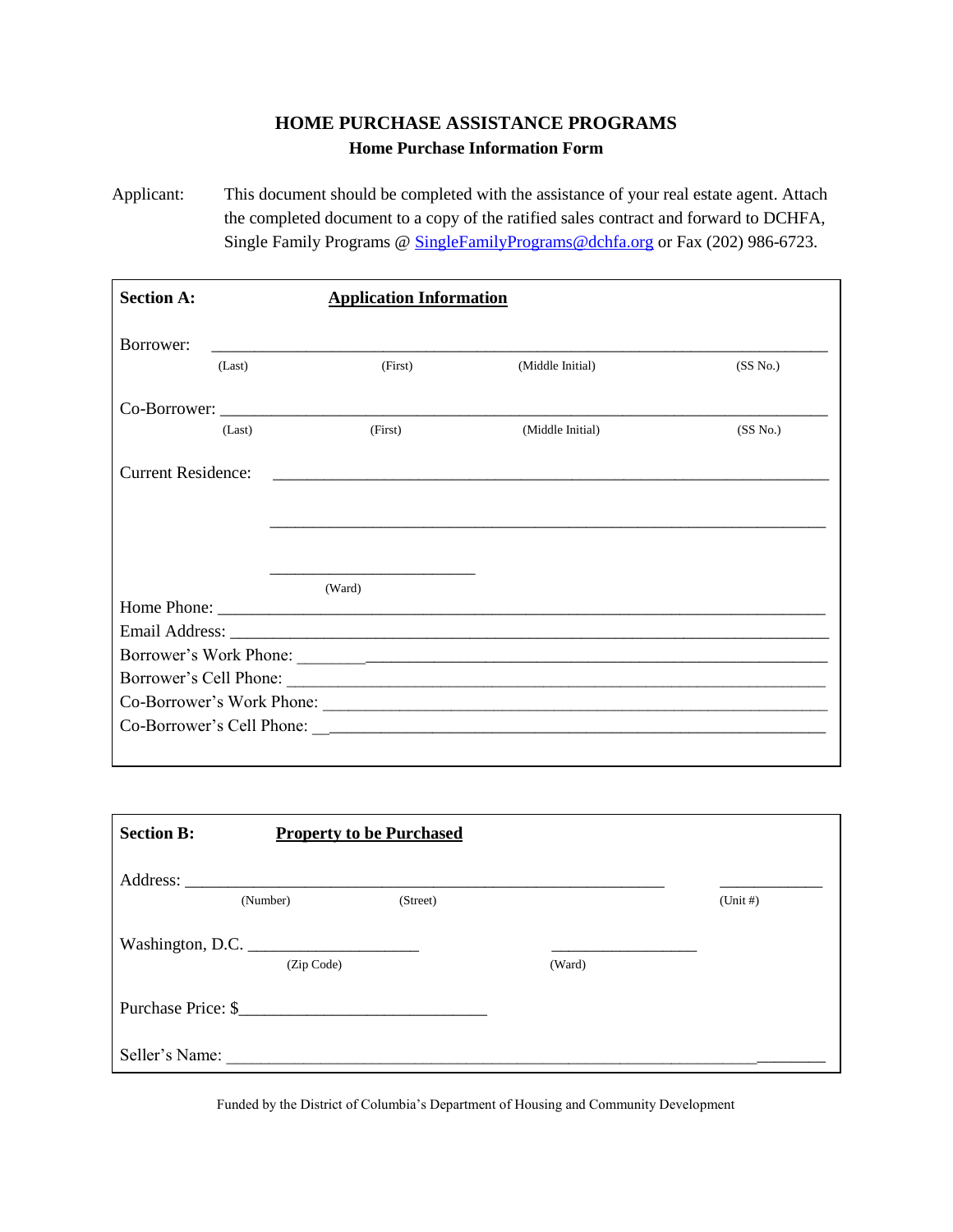| <b>Section C:</b> | <b>Real Estate Agent Information</b> |  |
|-------------------|--------------------------------------|--|
|                   |                                      |  |
|                   |                                      |  |
|                   |                                      |  |
|                   |                                      |  |
|                   |                                      |  |
|                   |                                      |  |
|                   |                                      |  |